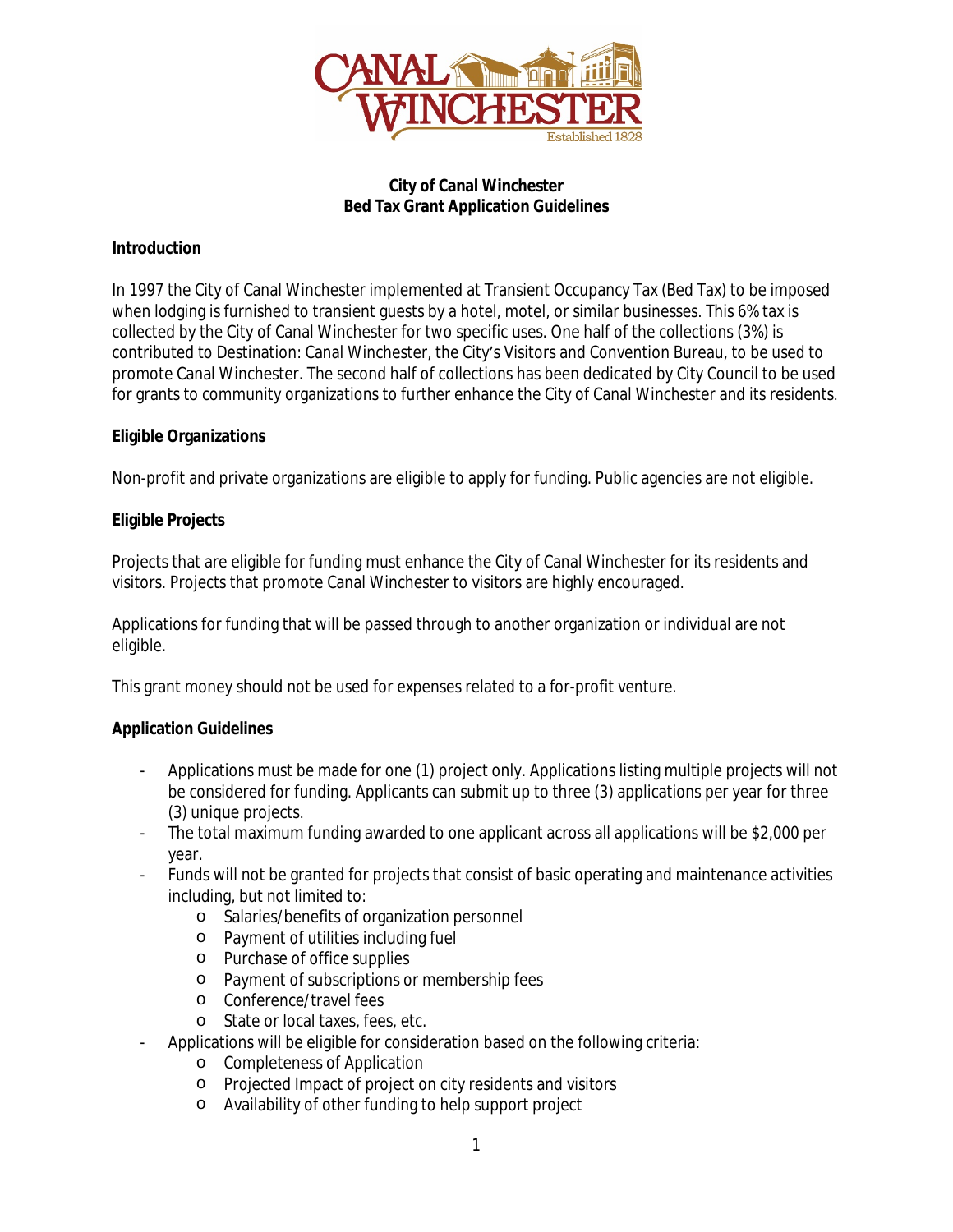- o Ability of project to continue or expand in future years
- Funding must be used within the calendar year for which it was requested. Unused funding cannot be carried over to the next calendar year and must be returned to the City.
- Funded applications will be required to submit a final report within 45 days of completion of the funded project.

### **Grant Process**

Bed Tax Grant funds are available once each year as allowed by the City's budget. Funding can vary from year to year based on the availability of funds. Applications will be available on October 1<sup>st</sup> of each year. Applications can be obtained by visiting the City's website, [www.canalwinchesterohio.gov](http://www.canalwinchesterohio.gov), or by email request to the Finance Director, Amanda Jackson, at [ajackson@canalwinchesterohio.gov.](mailto:ajackson@canalwinchesterohio.gov)

Completed applications must be submitted by November 30<sup>th</sup> to be considered for funding. Applications can be submitted via email to [ajackson@canalwinchesterohio.gov](mailto:ajackson@canalwinchesterohio.gov) or by mail to: The City of Canal Winchester, Attn: Finance Director, 36 South High Street, Canal Winchester, Ohio 43110.

Questions concerning the process can be directed to Amanda Jackson at [ajackson@canalwinchesterohio.gov](mailto:ajackson@canalwinchesterohio.gov) or 614-837-6937.

Completed applications will be reviewed by a subcommittee of the Finance Committee of City Council. Recommendations of projects to be funded and funding amounts will be made to the Finance Committee with full City Council giving final approval. Approval will occur in December and funding will be provided in January of the following year. Applicants approved for funding will be notified by letter. Unapproved projects will not be notified.

If an approved applicant has previously received funding from the Canal Winchester Bed Tax Grant program, the approval will be conditional upon the receipt of the Final Project Report from the previous grant year. For example, if Organization ABC received funding in calendar year 2014 and the Final Project Report was not due until February 15, 2015 based on the project's completion date, 2015 funding would not be released until receipt and approval of the 2014 Final Project Report.

#### **Eligibility Criteria Descriptions**

*Completion of Application* – Application includes all required documentation. Applicants will not be notified if documentation is missing or does not meet requirements. If a requirement is not applicable to the applicant, a brief explanation (2 to 3 sentences) stating the reason it is not applicable should be submitted. Applicants may be contacted by the City to provide clarification as deemed necessary by the awarding committee.

Required documents:

- Application
- Brief, descriptive narrative (no more than 2 pages) of project which includes background on organization, project information, projected impact on Canal Winchester and its residents or visitors and timeline of project
- Budget for the project or calendar year in which project will occur. Must include all other funding sources secured or expected for the project. Budget should be specific and identify the projected costs to be covered by Bed Tax Grant funds.